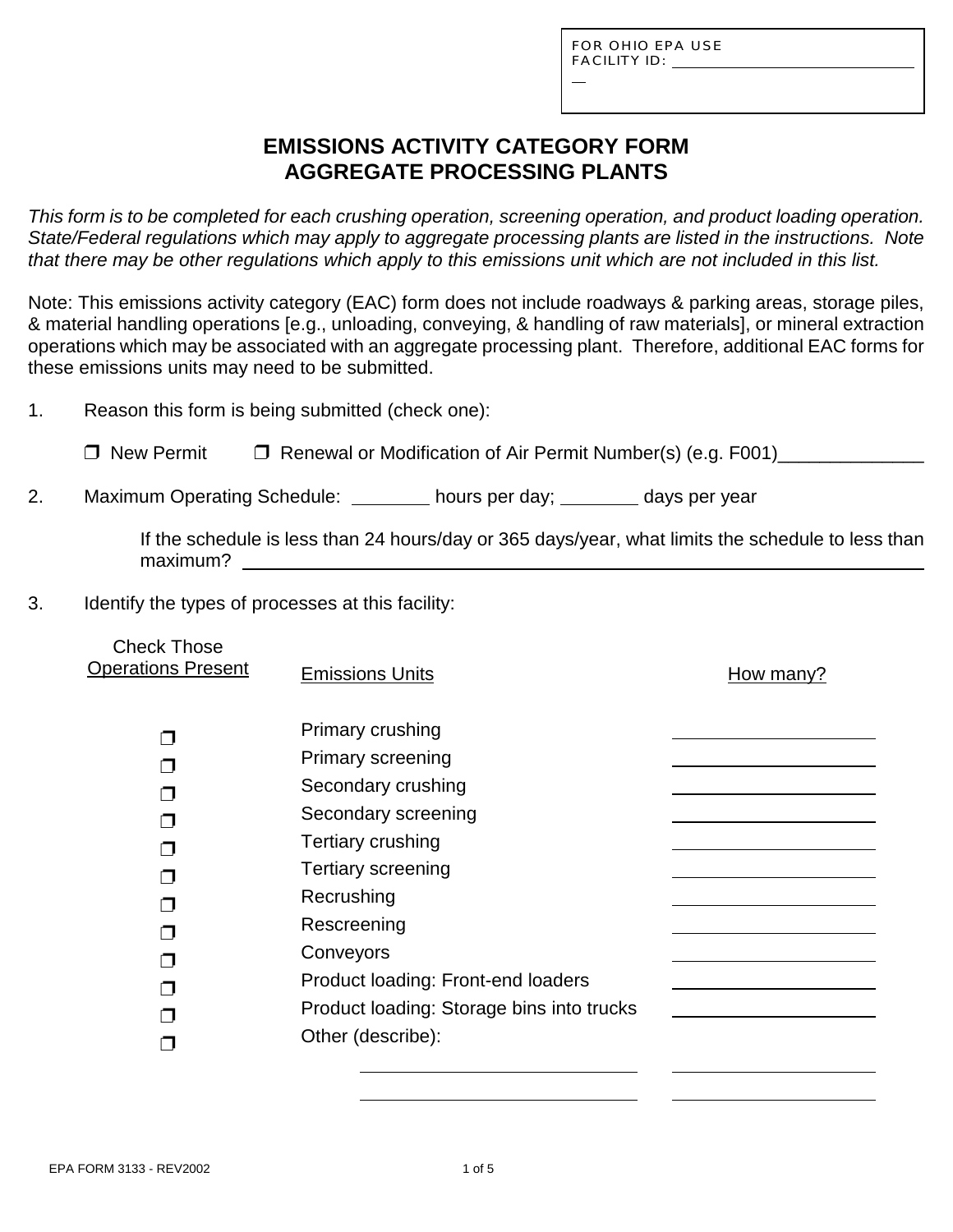### 4. General process data:

| Type of<br>Aggregate<br>Processed              | <b>Method of Transporting</b><br>to the Processing Plant<br>(see examples below)                                             | <b>Primary Process</b><br>Operations                                                                                                                                                                           | Total Plant Throughput (tons/year) |
|------------------------------------------------|------------------------------------------------------------------------------------------------------------------------------|----------------------------------------------------------------------------------------------------------------------------------------------------------------------------------------------------------------|------------------------------------|
| Sand and<br>Gravel                             | $\Box$ suction pumps<br>$\Box$ barges<br>$\Box$ earth movers<br>$\Box$ trucks<br>$\Box$ conveyors<br>$\Box$ other (describe) | $\Box$ primary crushing<br>$\Box$ secondary crushing<br>$\Box$ screening<br>$\Box$ conveying<br>$\Box$ washing<br>$\Box$ heavy media cleaning<br>$\Box$ unloading<br>$\Box$ loading<br>$\Box$ other (describe) |                                    |
| Crushed<br><b>Stone</b>                        | $\Box$ trucks<br>$\Box$ conveyors<br>$\Box$ barge<br>$\Box$ other (describe)                                                 | $\Box$ primary crushing<br>$\Box$ secondary crushing<br>$\Box$ tertiary crushing<br>$\Box$ screening<br>$\Box$ conveying<br>$\Box$ washing<br>$\Box$ loading<br>$\Box$ unloading<br>$\Box$ other (describe)    |                                    |
| Recycled<br>Concrete/<br>Asphaltic<br>Concrete |                                                                                                                              | $\Box$ primary crushing<br>$\Box$ secondary crushing<br>$\Box$ tertiary crushing<br>$\Box$ screening<br>$\Box$ conveying<br>washing<br>$\Box$ loading<br>$\Box$ unloading<br>$\Box$ other (describe)           |                                    |
| Other                                          |                                                                                                                              | $\Box$ primary crushing<br>$\Box$ secondary crushing<br>$\Box$ tertiary crushing<br>$\Box$ screening<br>$\Box$ conveying<br>$\Box$ washing<br>$\Box$ unloading<br>$\Box$ loading<br>$\Box$ other (describe)    |                                    |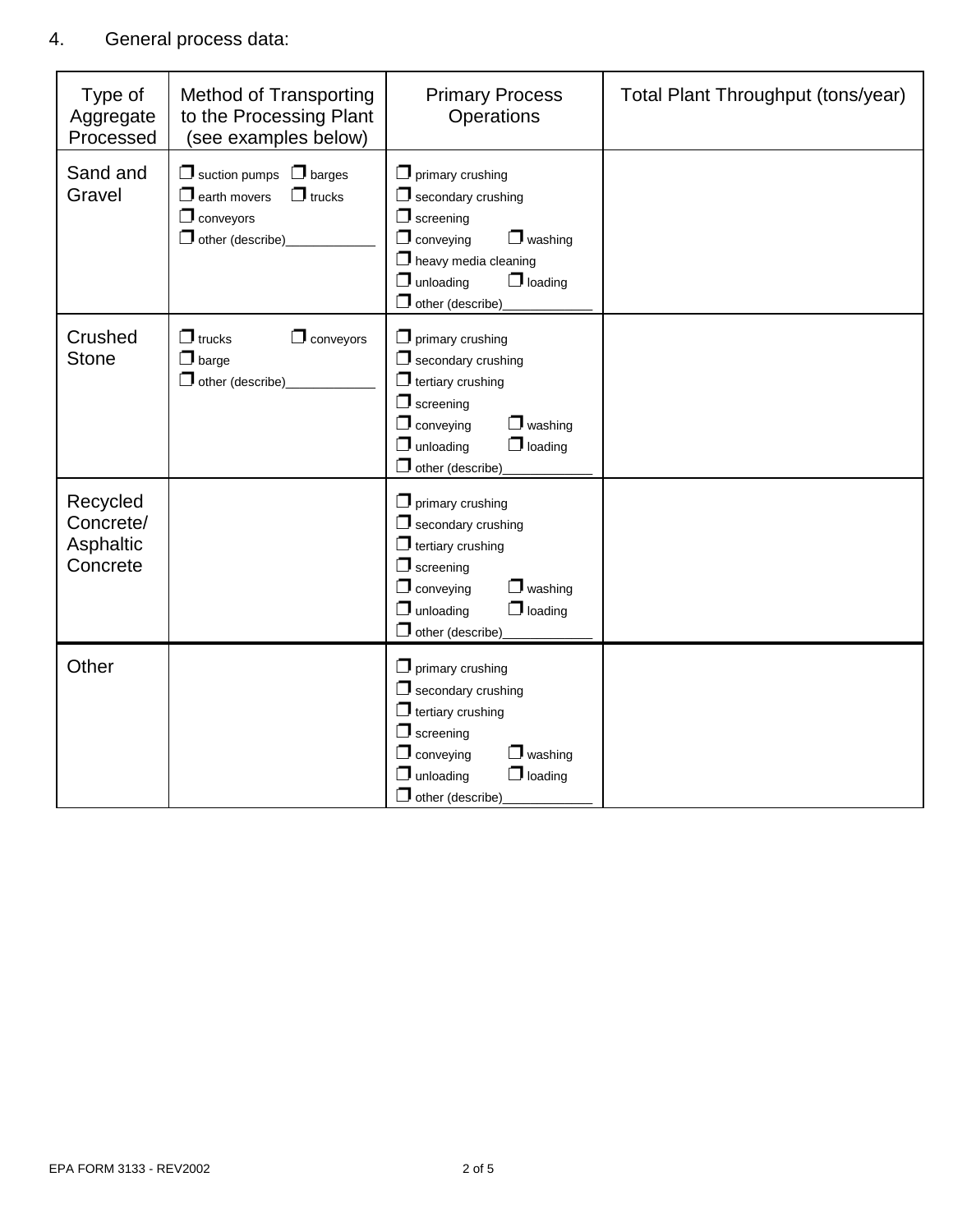### 5. Crushing and screening process data:

| ID           |                                                      | Manufacturer | Date<br>installed | Maximum design<br>input capacity<br>(tons/hour) | Maximum<br>processing rate<br>(tons/hour) | Maximum annual<br>processing rate<br>(tons/year) |
|--------------|------------------------------------------------------|--------------|-------------------|-------------------------------------------------|-------------------------------------------|--------------------------------------------------|
| $\mathsf{A}$ | Primary crushing<br>and screening                    |              |                   |                                                 |                                           |                                                  |
| $\sf B$      | Primary crushing<br>and screening                    |              |                   |                                                 |                                           |                                                  |
| $\mathsf C$  | Secondary<br>crushing and<br>screening               |              |                   |                                                 |                                           |                                                  |
| $\mathsf D$  | Secondary<br>crushing and<br>screening               |              |                   |                                                 |                                           |                                                  |
| $\mathsf E$  | Tertiary crushing<br>and screening                   |              |                   |                                                 |                                           |                                                  |
| $\mathsf F$  | Additional<br>crushing and<br>screening              |              |                   |                                                 |                                           |                                                  |
| G            | Recrushing/<br>Rescreening                           |              |                   |                                                 |                                           |                                                  |
| H            | Product loading:<br>Front end loaders<br>into trucks |              |                   |                                                 |                                           |                                                  |
|              | Product loading:<br>Storage bins into<br>trucks      |              |                   |                                                 |                                           |                                                  |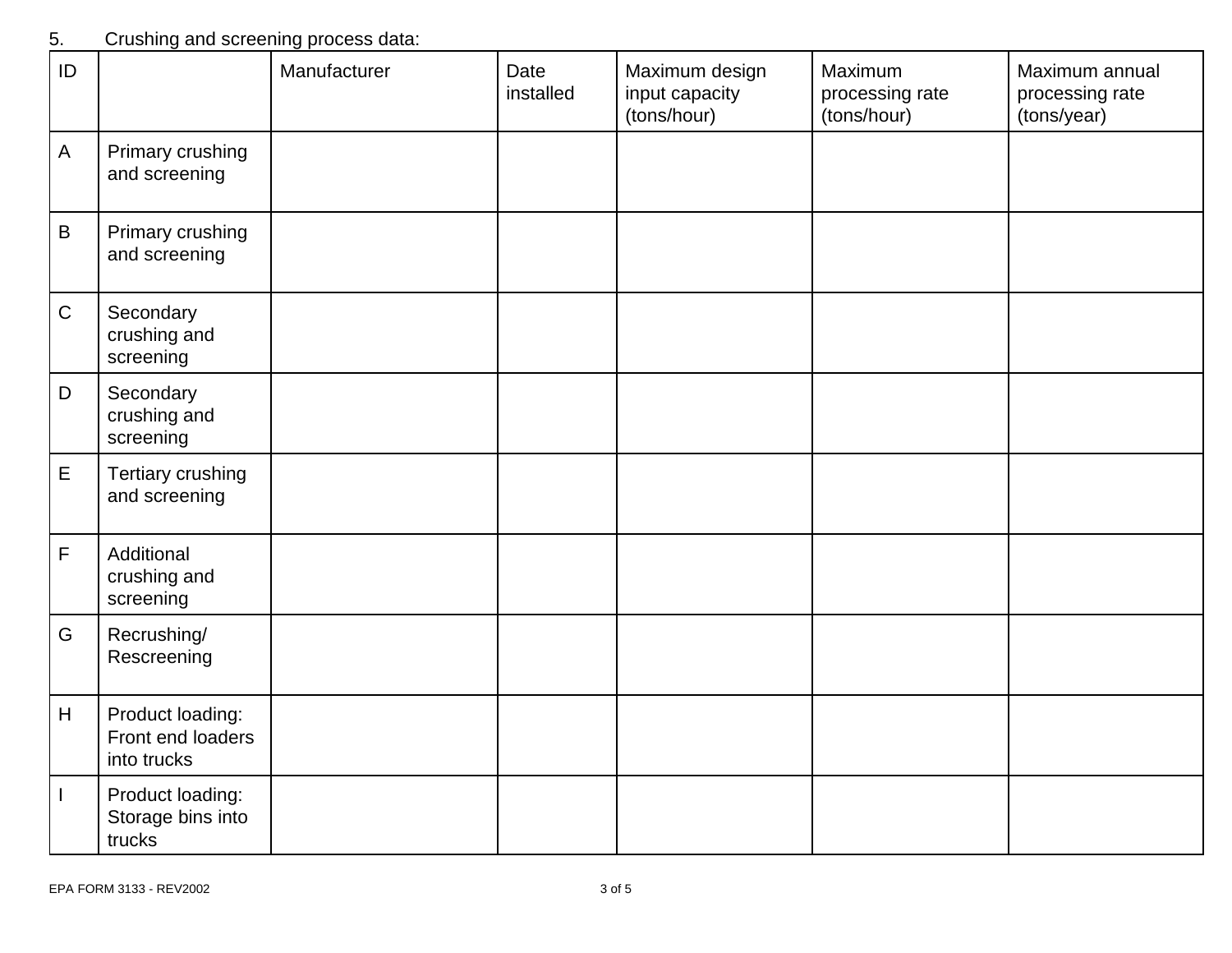### 6. Dust control methods:

| ID | <b>Enclosure and/or Operating Practices</b><br>(describe) | Chemical<br>Stabilization (check<br>one or more)         | <b>Application Frequency</b>                                                             | Overall<br>Control<br>Eff. (%) | Basis for Overall Load-in Control<br>Efficiency |
|----|-----------------------------------------------------------|----------------------------------------------------------|------------------------------------------------------------------------------------------|--------------------------------|-------------------------------------------------|
| A  |                                                           | $\Box$ water<br>$\Box$ dust suppressant<br>$\Box$ other: | application points:                                                                      |                                |                                                 |
| B  |                                                           | $\Box$ water<br>$\Box$ dust suppressant<br>$\Box$ other: | application points:                                                                      |                                |                                                 |
| C  |                                                           | $\Box$ water<br>$\Box$ dust suppressant<br>$\Box$ other: | application points:                                                                      |                                |                                                 |
| D  |                                                           | $\Box$ water<br>$\Box$ dust suppressant<br>$\Box$ other: | application points:                                                                      |                                |                                                 |
| E  |                                                           | $\Box$ water<br>$\Box$ dust suppressant<br>$\Box$ other: | application points:                                                                      |                                |                                                 |
| F  |                                                           | $\Box$ water<br>$\Box$ dust suppressant<br>$\Box$ other: | application points:                                                                      |                                |                                                 |
| G  |                                                           | $\Box$ water<br>$\Box$ dust suppressant<br>$\Box$ other: | application points:                                                                      |                                |                                                 |
| H  |                                                           | $\Box$ water<br>$\Box$ dust suppressant<br>$\Box$ other: | application rate: _<br><u> 1980 - Johann Barnett, mars et al.</u><br>application points: |                                |                                                 |
|    |                                                           | $\Box$ water<br>$\Box$ dust suppressant<br>$\Box$ other: | application points:                                                                      |                                |                                                 |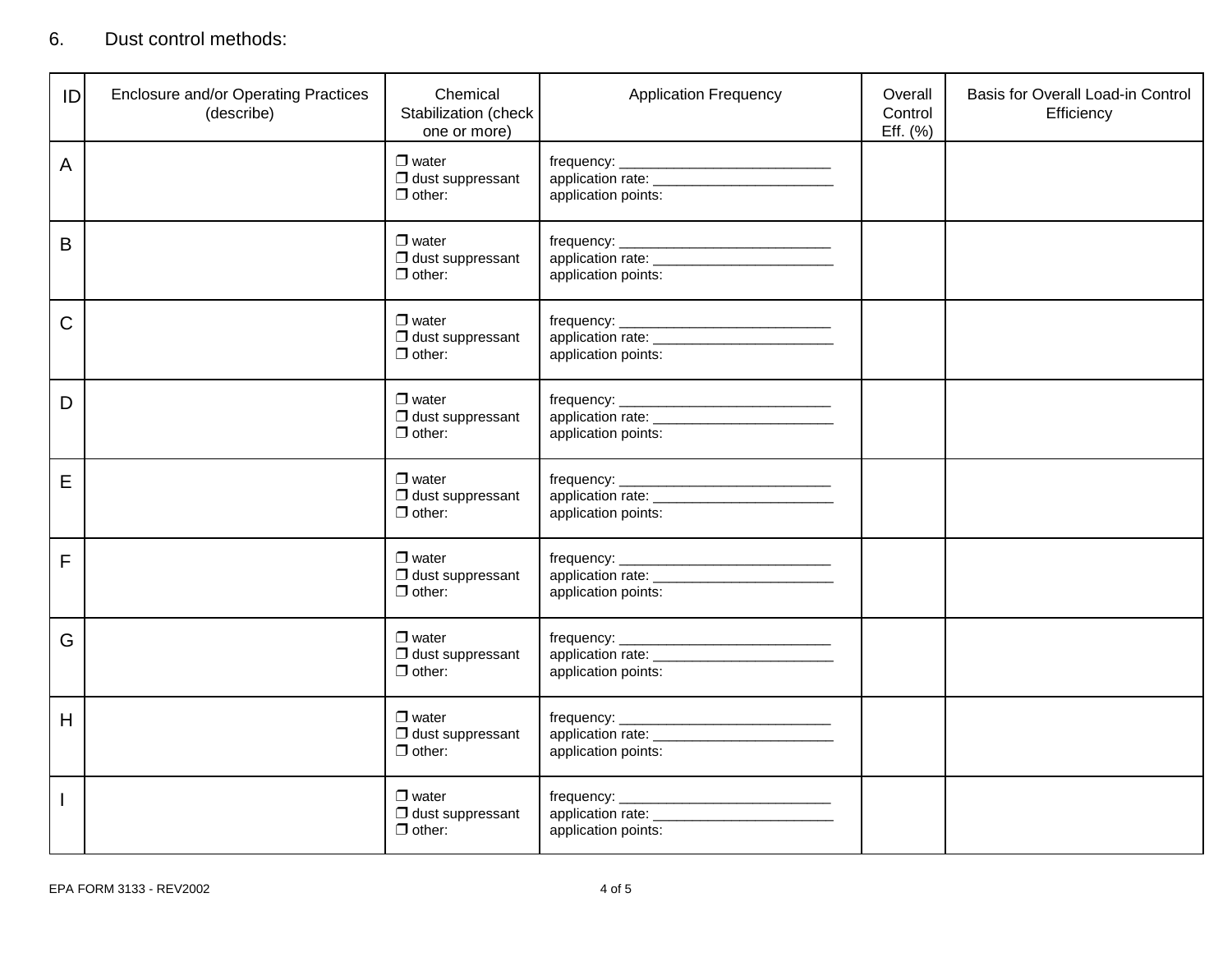# 7. Conveyor information:

| ID                      | Conveyor | Conveyor ID | Belt width (ft) | Date Installed | <b>Control Measure</b> |
|-------------------------|----------|-------------|-----------------|----------------|------------------------|
| $\mathsf A$             |          |             |                 |                |                        |
| $\sf B$                 |          |             |                 |                |                        |
| $\mathsf C$             |          |             |                 |                |                        |
| $\mathsf D$             |          |             |                 |                |                        |
| $\mathsf E$             |          |             |                 |                |                        |
| $\overline{\mathsf{F}}$ |          |             |                 |                |                        |
| G                       |          |             |                 |                |                        |
| $\overline{\mathsf{H}}$ |          |             |                 |                |                        |
|                         |          |             |                 |                |                        |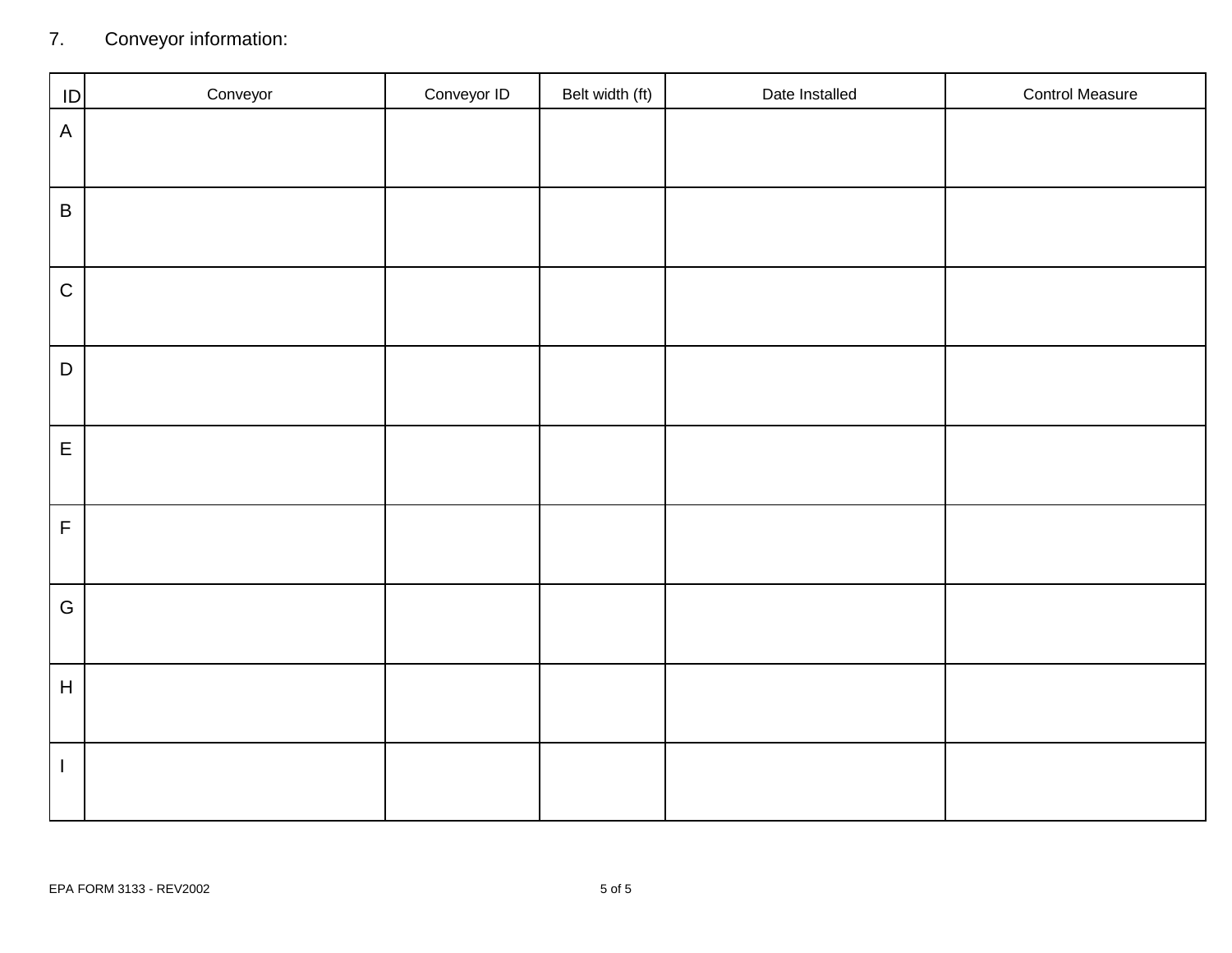### **INSTRUCTIONS FOR COMPLETION OF THE EMISSIONS ACTIVITY CATEGORY FORM FOR AGGREGATE PROCESSING PLANTS**

#### **GENERAL INSTRUCTIONS:**

Provide complete responses to all applicable questions. If an item does not apply to the emissions unit, write in "Not Applicable" or "NA." If the answer is not known, write in "Not Known" or "NK." If you need assistance in understanding a question after reading the instructions below, contact your Ohio EPA District Office or Local Air Agency for assistance. Submittal of an incomplete application will delay application review and processing. In addition, the application may be returned as incomplete if all applicable questions are not answered appropriately.

#### **APPLICABLE REGULATIONS**:

*The following State and Federal Regulations may be applicable to aggregate processing plants. Note that there may be other regulations which apply to this emissions unit which are not included in this list.*

Federal: 40 CFR, Part 60, (NSPS) Subparts A (General Provisions) and OOO (Standards of Performance for Nonmetallic Mineral Processing Plants)

State: Ohio Administrative Code (OAC) Rules:

3745-31-02 (Permits to install)

3745-35-02 (Permits to operate)

3745-17-07 (Control of visible particulate emissions from stationary sources)

3745-17-08 (Restriction of emission of fugitive dust)

3745-17-11 (Restrictions on particulate emissions from industrial processes)

3745-15-07 (Nuisances Prohibited)

If you would like a copy of these regulations, contact your Ohio EPA District Office or Local Air Agency. State regulations may also be viewed and downloaded from the Ohio EPA website at http://www.epa.state.oh.us/dapc/regs/regs.html. Federal regulations may be viewed and downloaded at http://www.epa.gov/docs/epacfr40/chapt-I.info/subch-C.htm.

### **CALCULATING EMISSIONS:**

Manufacturers of some types of emissions units and most types of control equipment develop emissions estimates or have stack test data which you can request. Stack testing of the emissions may be done. Emissions unit sampling test data may be either for this emissions unit or a similar one located at the facility or elsewhere. You may develop your own emission factors by mass balance or other knowledge of your process, if you can quantify inputs and outputs accurately. You may be able to do this on a small scale or over a short period of time, if it is not practical during regular production. If you have control equipment, you may be able to quantify the amount of pollutants collected over a known time period or production amount. Any emission factor calculation should include a reference to the origin of the emission factor or control efficiency.

The emissions from aggregate processing operations may be estimated using the information from Chapter 11 (Mineral Products Industry) of AP-42, Compilation of Air Pollutant Emission Factors, Fifth Edition, Volume I, available from the following website: http://www.epa.gov/ttn/chief/ap42/index.html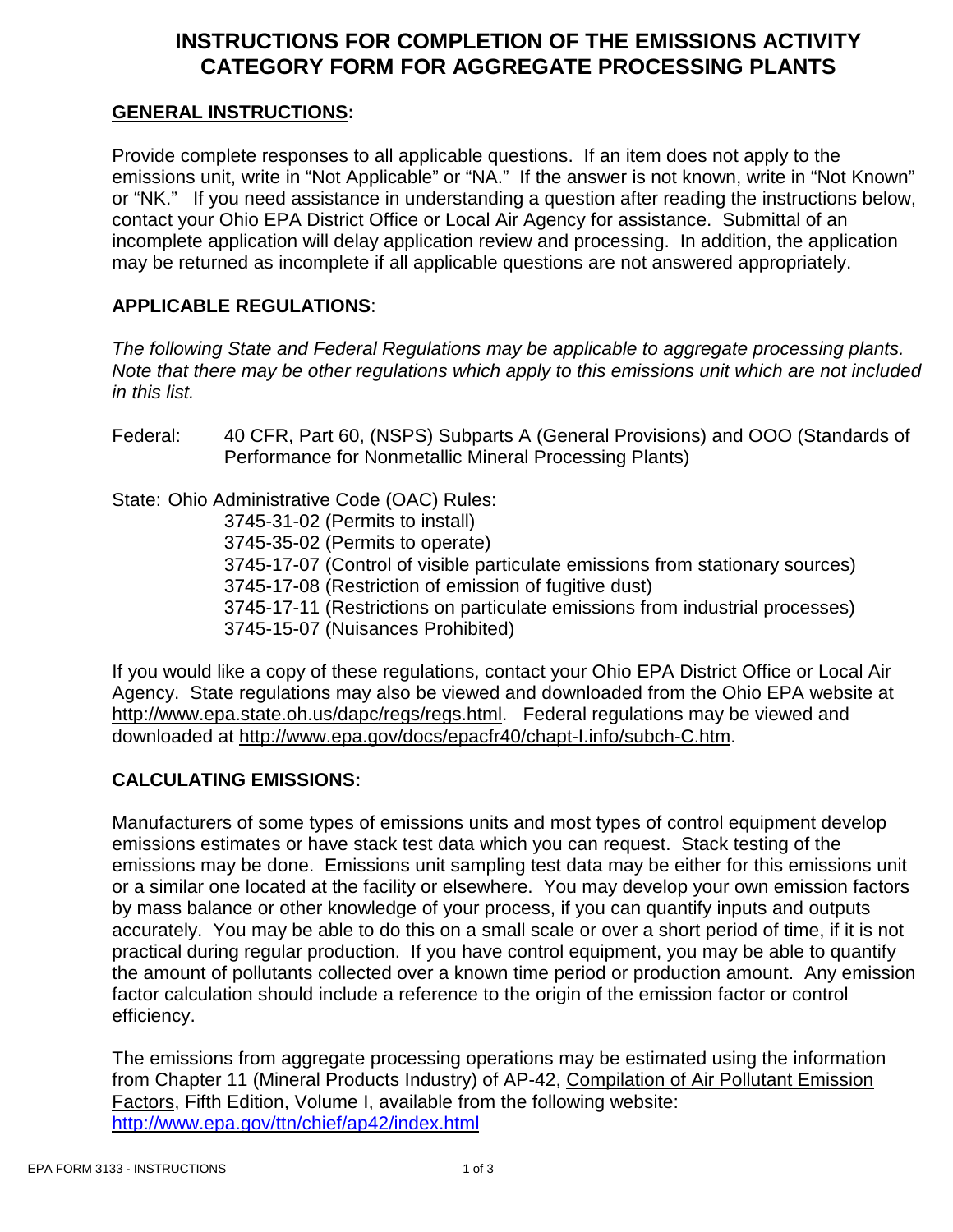#### **SPECIFIC INSTRUCTIONS:**

This emissions activity category ("EAC") form is to be used for certain operations at aggregate processing facilities which emit fugitive dust and/or particulate emissions from a stack or stacks. Typical emissions units to be included on this form are listed in item # 3. Please use the specific EAC forms for roadways and parking areas, storage piles, material handling operations (e.g., for unloading, conveying, and handling or raw materials) and mineral extraction for these emissions units. Any other emissions unit that does not have a specific EAC form should be entered on this form under "other (describe)."

Paragraph (B)(6) of OAC Rule 3745-17-01 defines "fugitive dust" as "...particulate matter which is, or was prior to the installation of control equipment, emitted from any source by means other than a stack." Aggregate processing facilities emit particulate matter in such fashion, and the requirements of OAC Rules 3745-17-07(B) (Visible particulate emission limitations for fugitive dust) and 3745-17-08 (Restriction of emissions of fugitive dust) may be applicable.

Particulate emissions that are exhausted through air pollution control equipment or an uncontrolled stack may be subject to OAC Rules 3745-17-07(A) (Visible particulate emission limitations for stack emissions) and 3745-17-11 (Restrictions on particulate emissions from industrial processes).

- 1. Indicate whether this is an application for a new permit or an application for permit renewal. If applying for a permit renewal, provide the 4-character OEPA emissions unit identification number.
- 2. Provide the maximum number of hours per day and the maximum number of days per year the aggregate processing plant is expected to operate. The following are examples of why the maximum number of hours per day may be less than 24 or the maximum number of days per year may be less than 365 (this list is not all-inclusive):
	- The facility can only operate during daylight hours.
	- The process can only operate within a certain range of ambient temperatures.
	- The process is limited by another operation (i.e., a bottleneck).
	- The plant is under union contract to operate only a certain amount of time.
- 3. Identify the types of processes at the facility by placing a check mark in the appropriate block adjacent to the respective emissions unit type. If there are other processes at the facility which were not specifically listed in item #1 and do not have other applicable EAC forms, please identify such emissions unit(s) in the section marked "Other (describe)".
- 4. Complete the requested transportation, process operations, and total plant throughput for each of the types of aggregates in the table.
- 5. Complete the requested information for each type of crushing and screening performed at the subject facility.
- 6. Control Methods for Crushing and Screening, Recrushing, Rescreening, and Product Loading: For each type of activity listed in table #5, describe any enclosure and/or operating practice used to minimize fugitive dust emissions. Identify the appropriate control methods, control efficiencies and the basis (e.g., AP-42, Ohio EPA RACM guide, or other source) for the efficiencies. Complete the remainder of the control method section